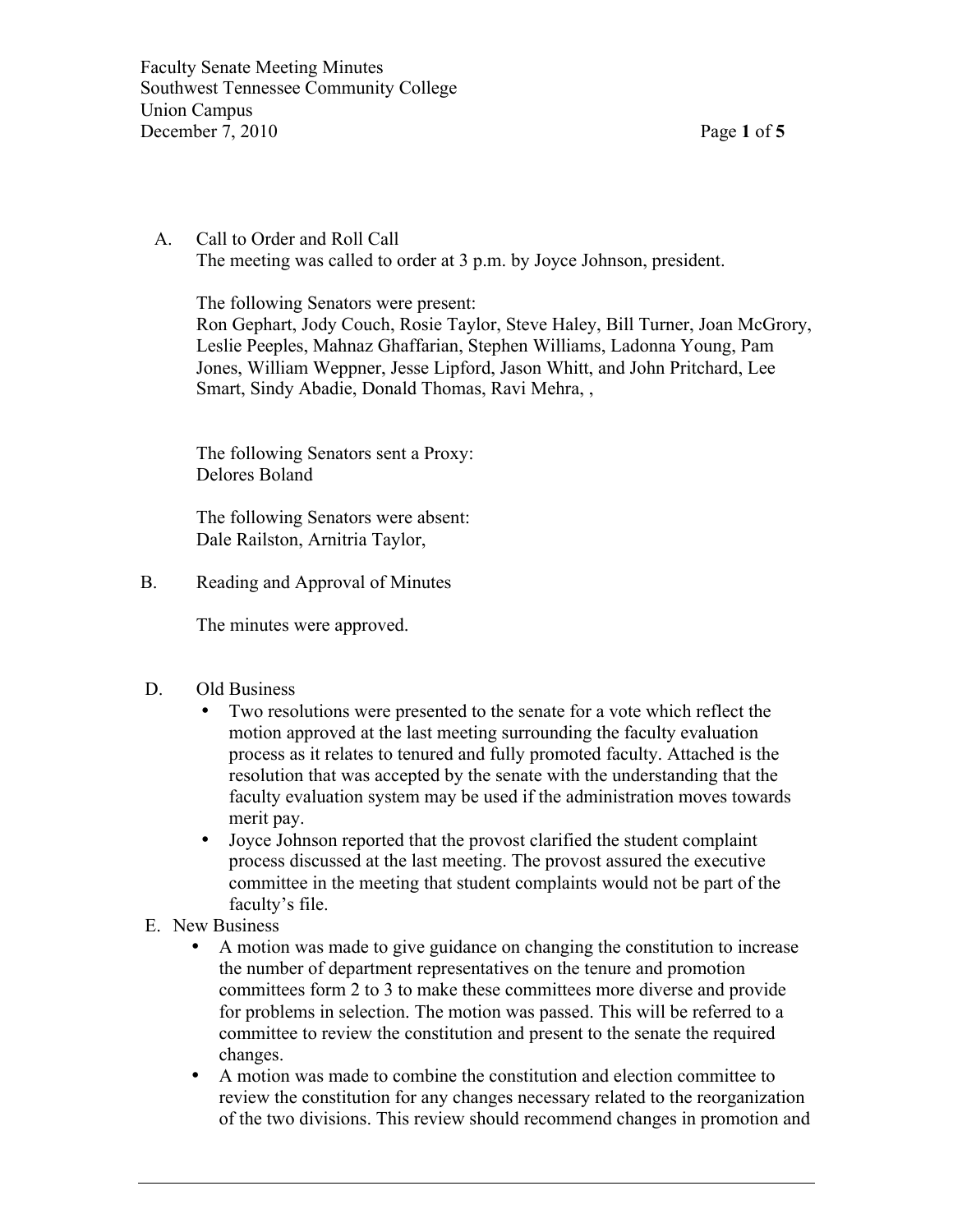Faculty Senate Meeting Minutes Southwest Tennessee Community College Union Campus December 7, 2010 Page **2** of **5**

tenure committees, representation on the senate and any other provisions which are affected. The motion was approved.

The next meeting will be on the Macon campus in February.

The meeting was adjourned at 4:00 PM.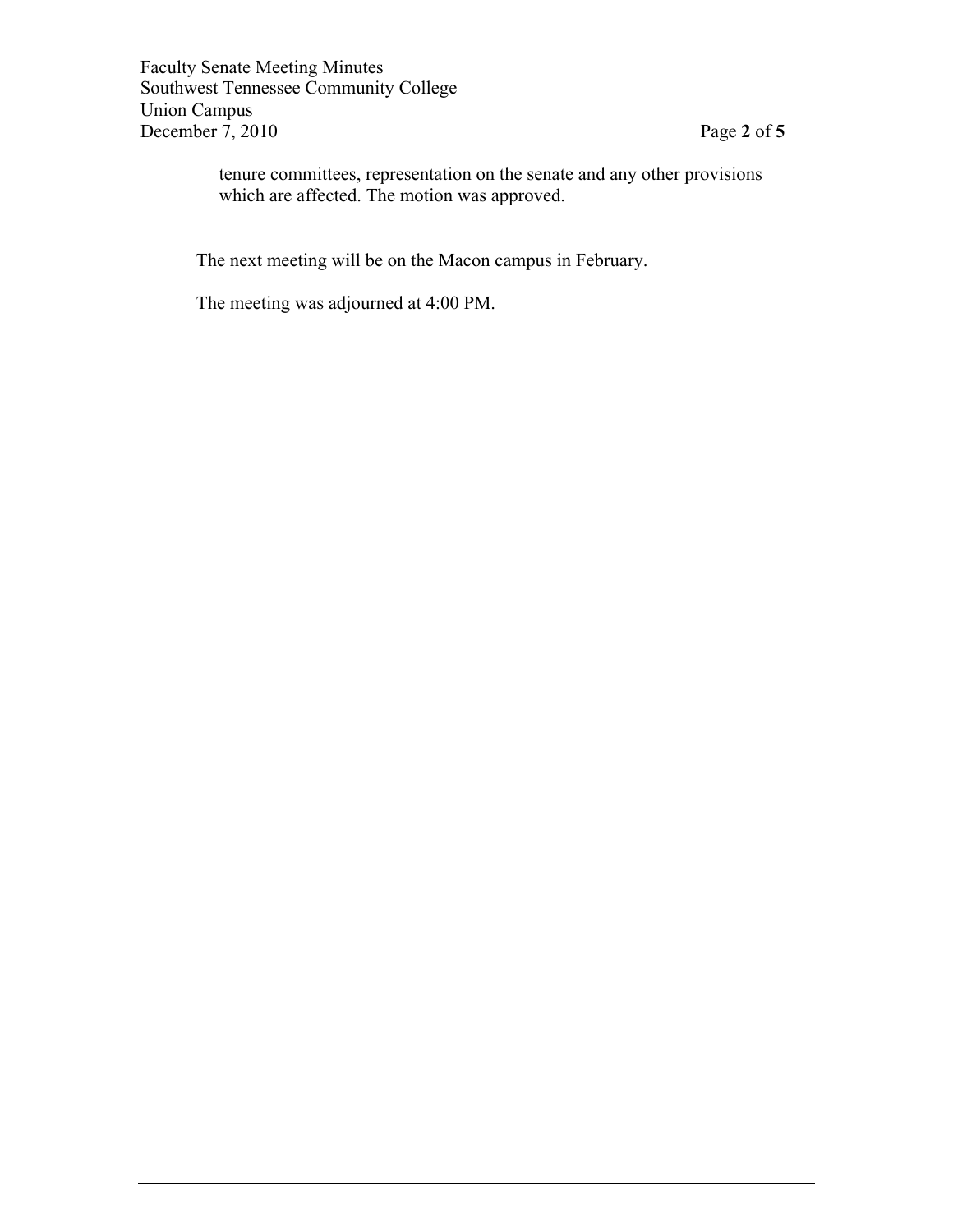## Faculty Evaluation Process for Tenured Faculty Members Faculty Senate Resolution F2010-01A

Approved by the Faculty Senate: 12/7/2010

Approved by the Provost:

Approved by the President:

WHEREAS, the continued professional growth and development of faculty is necessary for institutions of higher education to continue to provide educational programs in accordance with the College's mission, goals, and changing needs of the institution;

WHEREAS, tenure is awarded only to those members of the faculty who have exhibited professional excellence and outstanding abilities sufficient to demonstrate that their future services and performances justify the degree of performance afforded by academic tenure;

WHEREAS, tenure is recognition of the merit of a faculty member and the assumption that he/she will meet the long term staffing needs of the department or academic program of the College as presented in the policy 5:02:03:01/38 by the Tennessee Board of Regents;

THEREFORE BE IT RESOLVED, that fully tenured and fully promoted faculty members will be evaluated on Teaching, Advising, Service and Professional Development and as such shall be required to submit documentation into the Faculty Evaluation System only once every **3** years which shall be incorporated into the policy 5:01:00:03/34 and the Faculty Handbook, section: Faculty Development, sub section: Faculty Evaluation, effective with the Fall semester 2011.

Adopted by the Southwest Tennessee Community College Faculty Senate, in regular meeting assembled in the Bert Bornblum Library on the  $5<sup>th</sup>$  day of November 2010.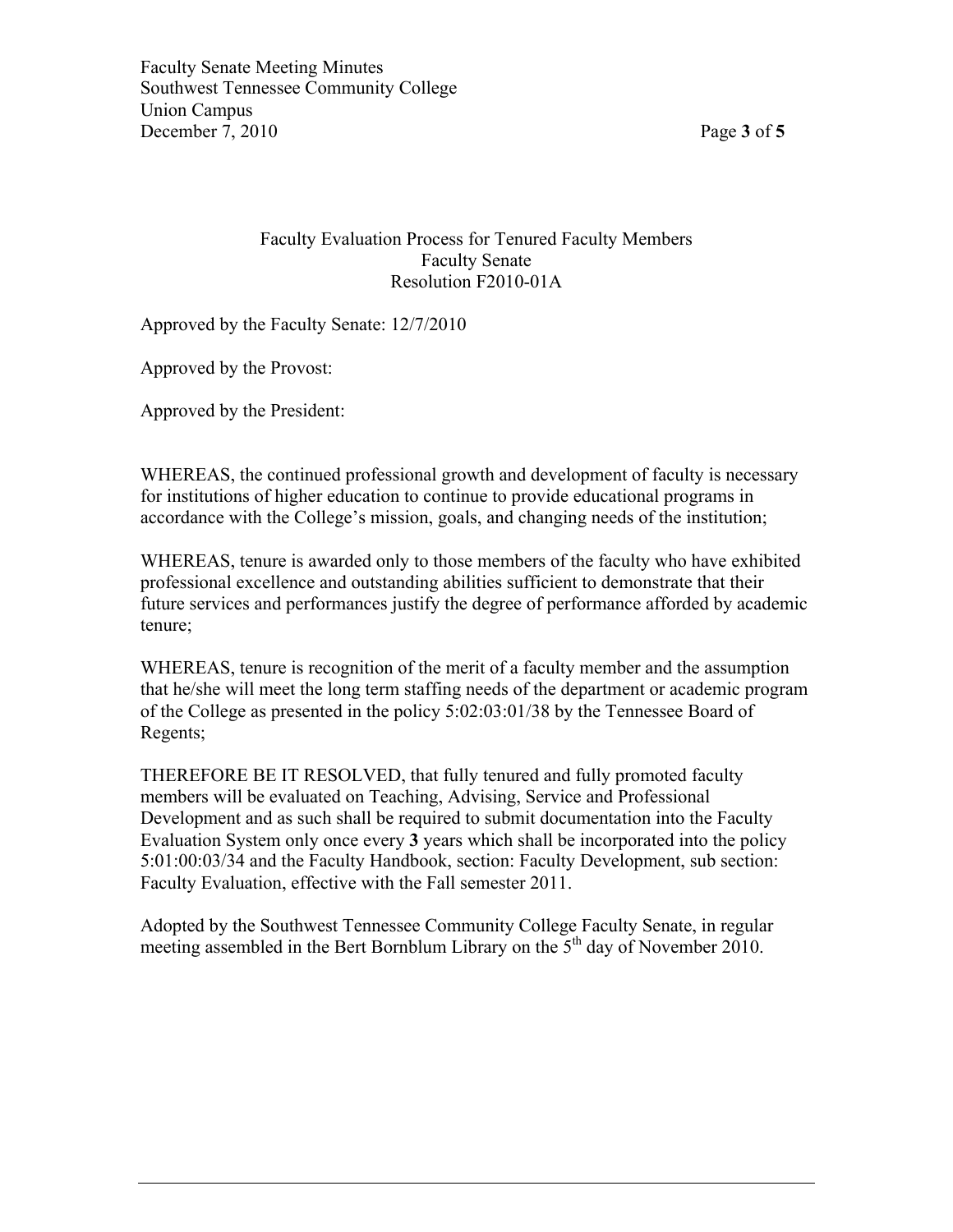# **2010-2011 Senate**

| <b>President: Joyce Johnson</b> | idjohnson7@southwest.tn.edu | 6057 |
|---------------------------------|-----------------------------|------|
|                                 |                             |      |

# **Division Senators**

| <b>Division Senators of Arts and Sciences - Six Seats.</b><br>Language and Literature, Social and Behavioral Sciences, Mathematics, Natural |             |                                                      |                                 |      |
|---------------------------------------------------------------------------------------------------------------------------------------------|-------------|------------------------------------------------------|---------------------------------|------|
|                                                                                                                                             |             | Sciences, and Communications & Graphic and Fine Arts |                                 |      |
| <b>Senator</b>                                                                                                                              | <b>Term</b> | email                                                | <b>Department</b>               | Ext. |
| <b>Ron Gephardt</b>                                                                                                                         | $(09-11)$   | rgephart                                             | Communications,                 | 5159 |
|                                                                                                                                             |             |                                                      | <b>Graphics &amp; Fine Arts</b> |      |
| <b>Ruthie Couch</b>                                                                                                                         | $(09-11)$   | jcouch                                               | <b>Mathematics</b>              | 4608 |
| <b>Michael Scott</b>                                                                                                                        | $(09-11)$   | mscott                                               | Communications,                 | 4535 |
|                                                                                                                                             |             |                                                      | <b>Graphics and Fine Arts</b>   |      |
| Rosie Taylor                                                                                                                                | $(10-12)$   | rdtaylor                                             | <b>Natural Sciences</b>         |      |
| <b>Steve Haley</b>                                                                                                                          | $(10-12)$   | shaley                                               | Social and Behavioral           | 5635 |
|                                                                                                                                             |             |                                                      | Sciences                        |      |
|                                                                                                                                             |             |                                                      |                                 |      |
|                                                                                                                                             |             |                                                      |                                 |      |
| <b>Bill Turner</b>                                                                                                                          | $(09-11)$   | wturner                                              | Mathematics                     | 4254 |

| <b>Division Senators of Career Studies - Five Seats.</b><br>Business, Technologies, Education, Allied Health, Nursing |             |                  |                     |      |
|-----------------------------------------------------------------------------------------------------------------------|-------------|------------------|---------------------|------|
| <b>Senator</b>                                                                                                        | <b>Term</b> | email            | <b>Department</b>   | Ext. |
| <b>Joan McGrory</b>                                                                                                   | $(09-11)$   | <i>s</i> mcgrory | <b>Business</b>     | 4485 |
| Ravi Mehra                                                                                                            | $(10-12)$   | rmehra           | <b>Business</b>     |      |
| Lee Smart                                                                                                             | $(10-12)$   | lsmart           | <b>Business</b>     | 5076 |
| <b>Arnitria Taylor</b>                                                                                                | $(09-11)$   | ahawkins         | <b>Technologies</b> | 4735 |
| Sindy Abadie                                                                                                          | $(10-12)$   | csabadie         | <b>Business</b>     | 6021 |
|                                                                                                                       |             |                  |                     |      |
|                                                                                                                       |             | dboland          | Allied Health       | 5416 |